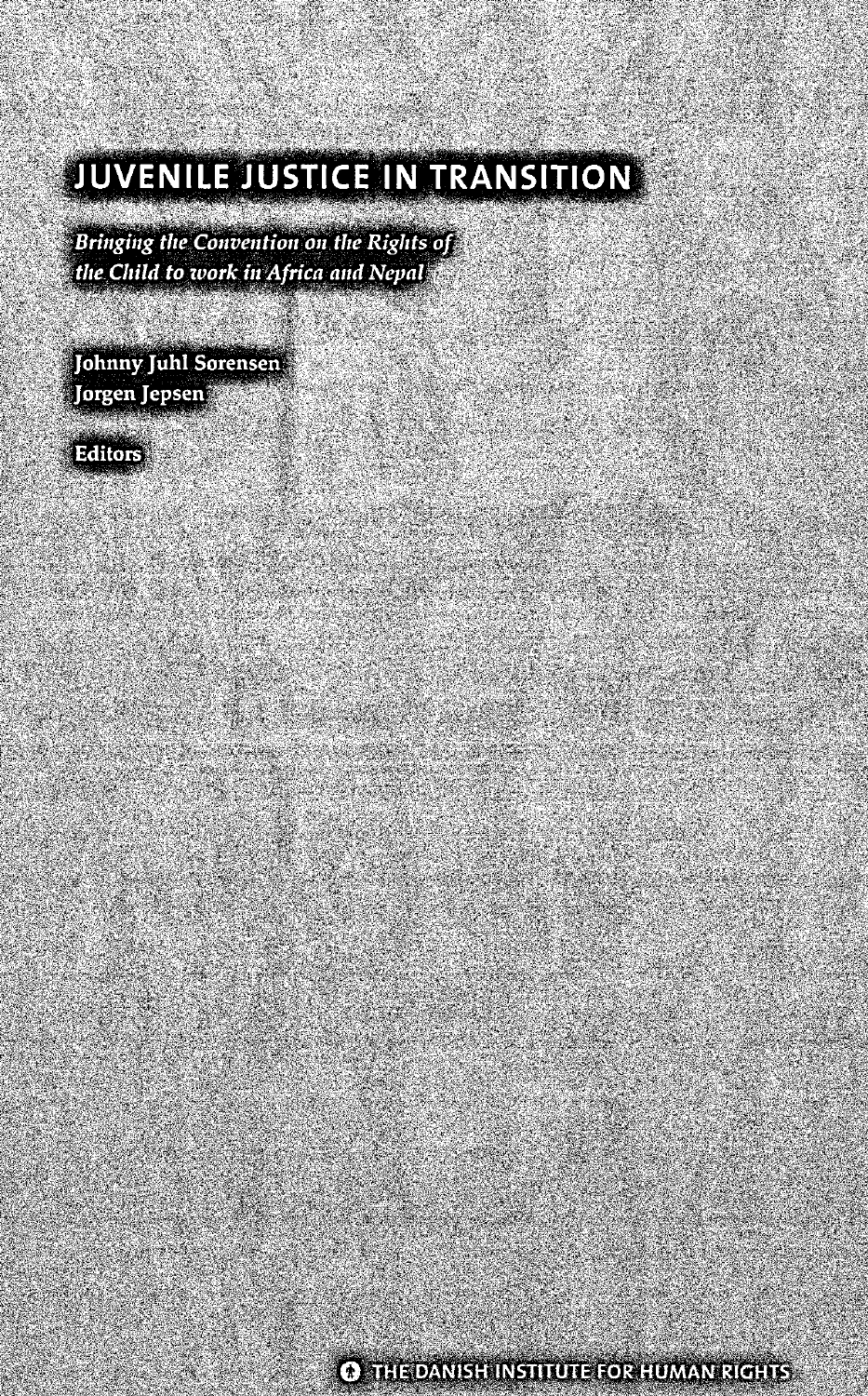## **Contents**

Foreword by Birgit Lindsnaes *p 4*

Foreword by Lullu Tshiwula *p 5*

#### **Introduction:**

Jergen Jepsen The DIHR Support Programme and International Trends *p 10*

Johnny Juhl Sarensen Juvenile Justice: The DIHR Support Program 2000-2004 *p 28*

#### **Thematic Studies**

Bruce Abramson The Right to Diversion: Using the Convention on the Rights of the Child to Turn Juvenile Justice Rights Into Reality *p 50*

Jörgen Jepsen Concepts and Practices of Diversion and Restorative Justice *p 102*

Julia Sloth-Nielsen Government and NGO Collaboration in the Development of Diversion *p 114*

### **Country Analyses**

Nepal:

Ashish Adhikari, Yubaraj Sangroula, Rishikesh Wagle and Carita Thomas Juvenile Justice in Nepal: A Glance in View of International Standards *p 130*

Uganda: Lillian Tibatemwa-Ekirikubinza Juvenile Justice and the Law in Uganda: Operationalisation of the Children Statue *p* 170